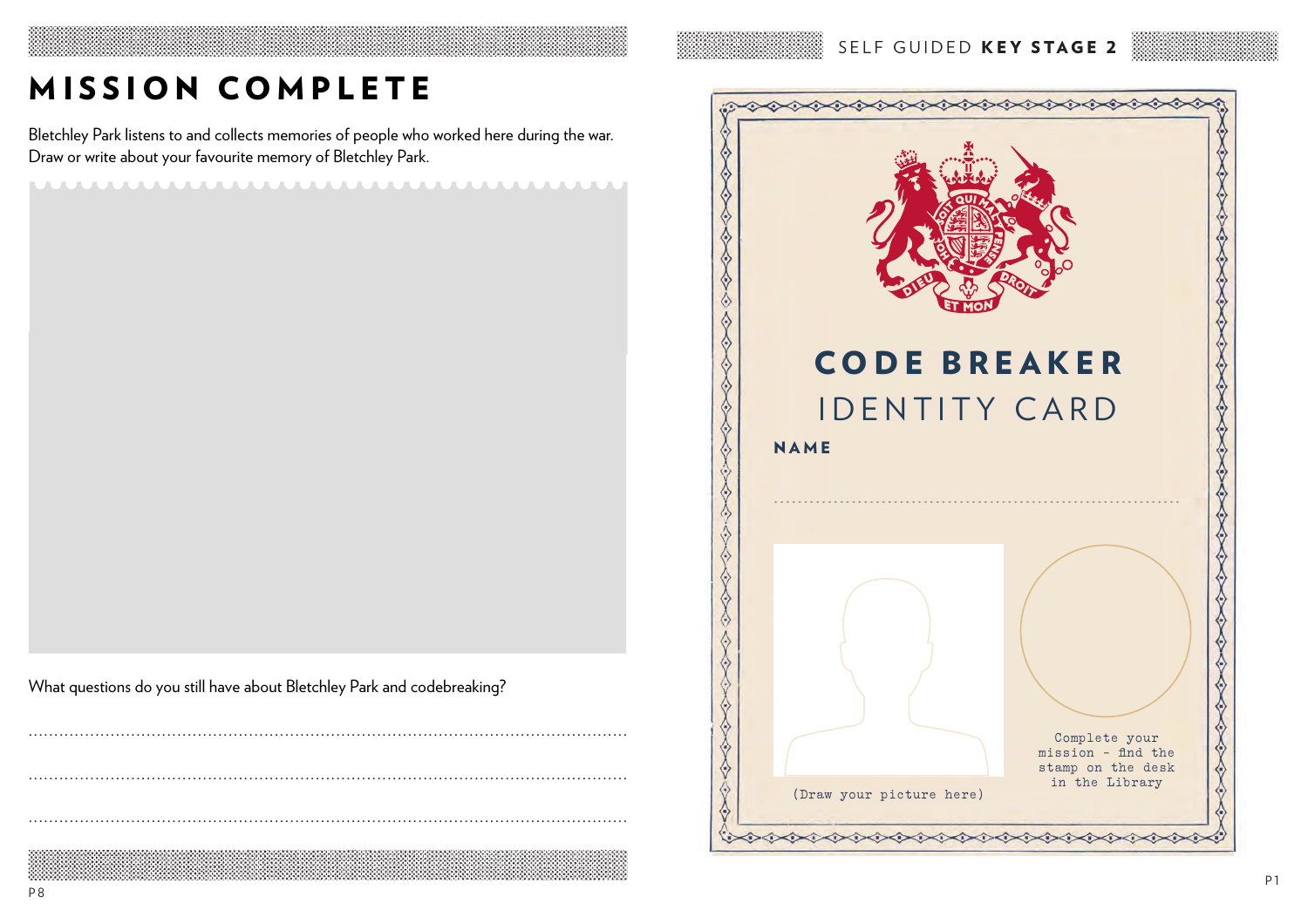## YOUR MISSION

#### Welcome to Bletchley Park.

You are training to become a Codebreaker to work for the Government Code and Cypher School. You will work here until World War Two ends. To complete your training, find these objects or places then go to the Mansion to officially stamp your identity card. Keep this identification with you at all times.

Remember, your work is a secret and careless talk costs lives!



Who are the 'geese'

.............................................................

.............................................................

.............................................................

What does it mean?



## LOCATION: THE MANSION

Write 3 words to describe the Mansion:

.......................................................





When you enter, turn left and ahead is the Veterans' Stories exhibition. Listen to or read about someone who used to work at Bletchley. What was it like?

Turn left to enter the library. Can you spot these objects? How many?



Telephone Radio

Typewriter Handbag Handbag



What was the name of the person who's office is opposite the Library?

.......................................................................

.......................................................................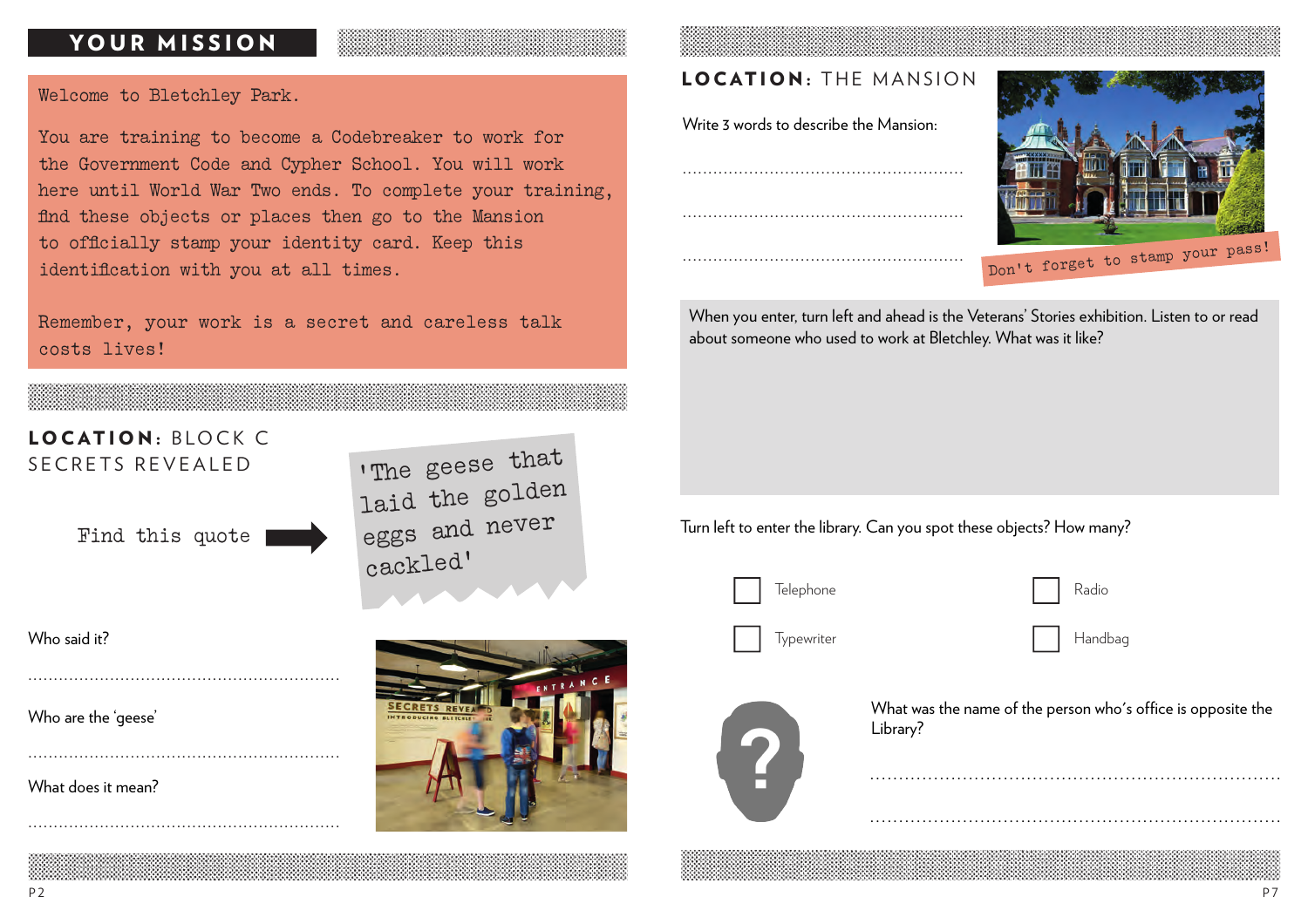## LOCATION: HUT 11A

What does a Bombe machine do? Tick the right answer.



 Checks the possible settings of Enigma messages



### Draw and label a part of the machine.



Move into the second part of the exhibition. Draw… what did dispatch riders need to help them bring coded messages to Bletchley Park?

## LOCATION: BLOCK B

What is this machine called?

What does it do?

Can you name these parts of the machine?

.............................................................

K........................................

R.................................

L........................................









These machines were used by the German military during WW2. The more you can find out about how it works, the more chance you have of cracking the code!